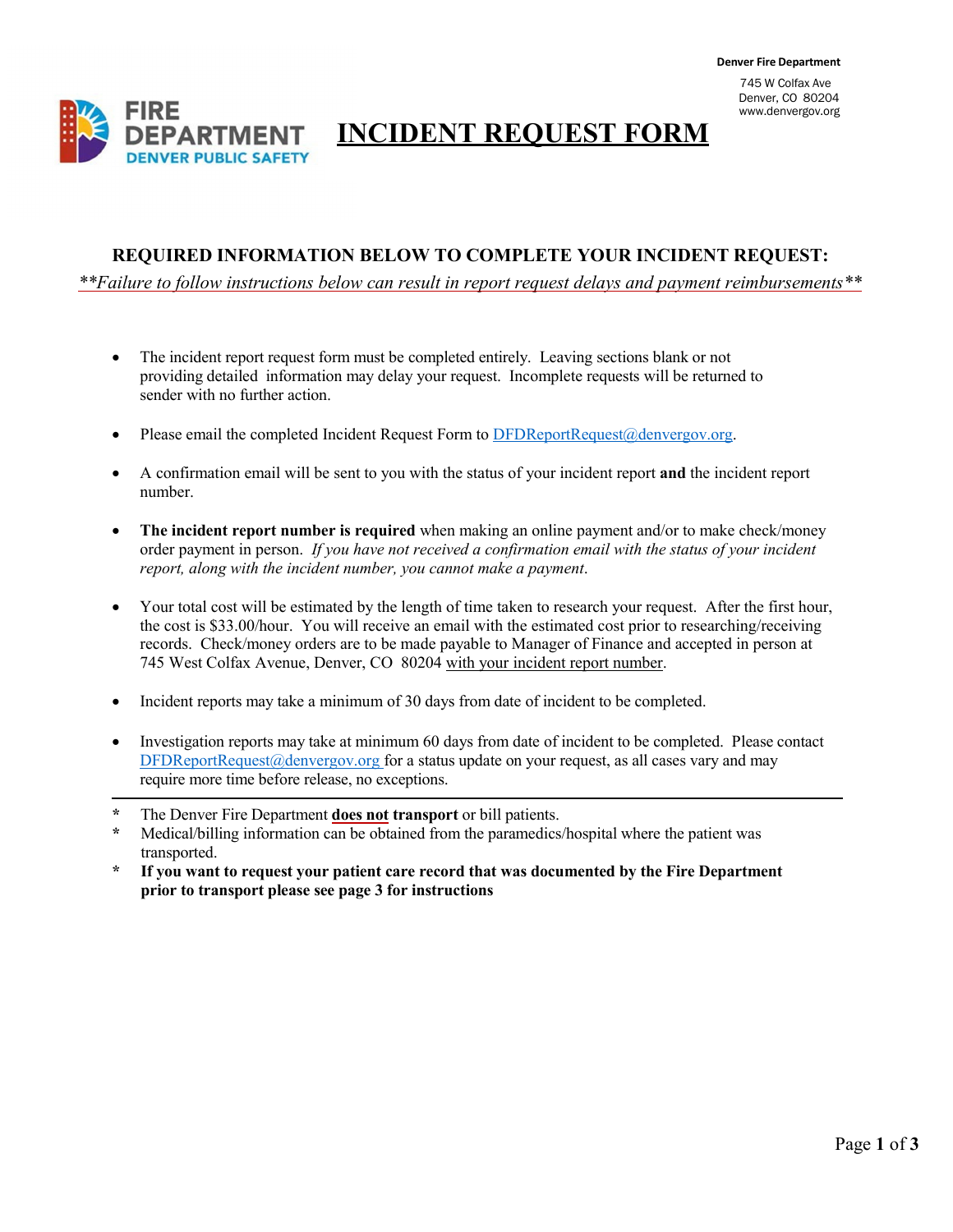**Denver Fire Department** 745 W Colfax Ave

Denver, CO 80204 [www.denvergov.org](http://www.denvergov.org/)



*\*\*\*Please email this completed form to [DFDReportRequest@denvergov.org.](mailto:DFDReportRequest@denvergov.org) \*\*\**

#### *\*\*\* BEFORE making your payment, you MUST obtain a confirmation email with the incident number to complete your online payment. \*\*\**

 *\*\*Incomplete requests will be returned with no further action\*\**

|  | <b>REQUESTOR CONTACT INFORMATION</b> |  |
|--|--------------------------------------|--|
|  |                                      |  |

**Individual/Company Name:**

**Address:**

**Phone Number:**

**E-mail Address** (Please note if you prefer the report emailed in lieu of sending a return envelope):

| <b>REQUIRED INCIDENT INFORMATION</b>                                                                             |                                               |                                     |  |  |  |
|------------------------------------------------------------------------------------------------------------------|-----------------------------------------------|-------------------------------------|--|--|--|
| <b>Incident Number</b> ( <i>If known</i> ):                                                                      | <b>Date of Incident:</b> ( <i>Required</i> ): | <b>Time of Incident</b> (If known): |  |  |  |
|                                                                                                                  |                                               |                                     |  |  |  |
| <b>Incident Address/Location</b> (Required. Please be specific):                                                 |                                               |                                     |  |  |  |
|                                                                                                                  |                                               |                                     |  |  |  |
| Type of Incident (Required. Ex. building fire/ medical call–please be specific):<br>Please check all that apply: |                                               |                                     |  |  |  |
|                                                                                                                  | Building Fire                                 |                                     |  |  |  |
|                                                                                                                  | Vehicle Fire                                  |                                     |  |  |  |
|                                                                                                                  |                                               | Medical                             |  |  |  |
|                                                                                                                  |                                               | Motor Vehicle Crash                 |  |  |  |
|                                                                                                                  |                                               | (Please specify)<br>Other           |  |  |  |
| <b>Additional Details</b> ( <i>Reports are identified by address, exact date, and incident number only</i> ):    |                                               |                                     |  |  |  |
|                                                                                                                  |                                               |                                     |  |  |  |
|                                                                                                                  |                                               |                                     |  |  |  |

*\*Pursuant to C.R.S. 13-21-109 and Section 53-3 of the City and County Ordinance:*

In the event that your check payment is returned unpaid for insufficient or uncollected funds, we may re-deposit your check electronically two (2) additional times in the ordinary course of business. Your check will not be provided to you with your bank statement, but a copy can be retrieved by contacting your financial institution. A Returned Check charge of \$20 and a Cost of Collection ch *Returned Check charge of \$20 and a Cost of Collection charge of \$30 will be assessed for any check returned not paid. DFD (04/11)*